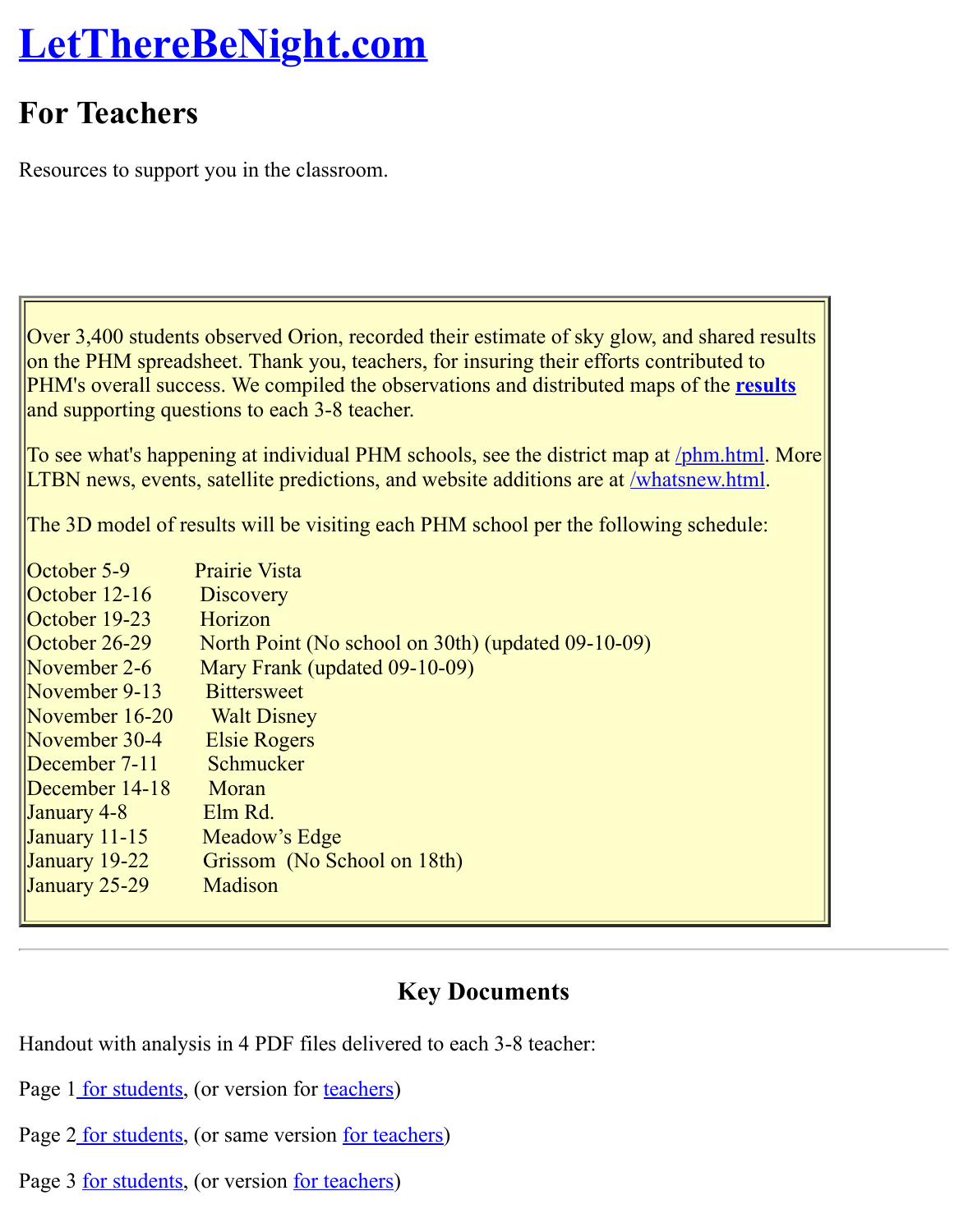instru[ments to quan](http://www.lettherebenight.com/results-analysis4.pdf)tify the sky local sky relative to a theoretic sky. We want to measure the bi the night sky within our school determine how much has alread While all grade levels will observe the unit constellation Orion, a team of s each school will have added re as they correlate the sky glow the naked eye with sky glow m

the meter.

**Why Should I Care?** As stewards of the night, we are all responsible for the energy and mone resources, animal habitats, and human well-being that are at risk.

# **At the Planetarium**

As part of the regular visit to the planetarium, over 6,000 students in grades 3-8 will attend an program. Under the dome they will experience three side effects (glare, light trespass, and sky an unshielded light; try solutions that they propose; and practice the outdoor experiment. Terr Elm Road compiled a 9-slide PowerPoint presentation that prepares students for the visit. Tea welcome to use her **Summary of Outdoor Lighting Issues** before or after a visit to the planetar

# **Under the Stars**



With guidance from the National Optical Astronomy Observatory (NOA) students in grades 3-8 will quantify the limiting magnitude of the stars b Orion from home at night. They will then compare their backyard obser [Orion with six star charts that having](http://www.lettherebenight.com/PHM-intro.ppt) increasing numbers of visible stars. student teams from each of 14 schools will concurrently quantify sky glow the district using hand-held Sky Quality Meters (SQMs).

*Let There Be Night* relates directly to the scientific method. The question

asking: "How much of the night sky have we already lost?" Experimental controls are considered. Observations will coincide with the New Moon so that the moon does not influence the brigh Observations will occur after ast[ronomical twil](http://www.lettherebenight.com/Chart2-starmags.pdf)ight (when the sun is 18 degrees below the hor the sun does not contribute light to the night sky. The teams with the SQMs will always obser same locations on school grounds to insure continuity and reproducibility. The main variable sky glow across our community is location. For the naked eye observations, over 6,000 students observing observing or from home will be spread across 105 squ[are miles of urban, suburban, and rural](http://www.lettherebenight.com/sci-method.doc) areas. The dig will come from the fourteen school sites.

**Society & Technology:** When does our society need outdoor lighting, and how do we prioritz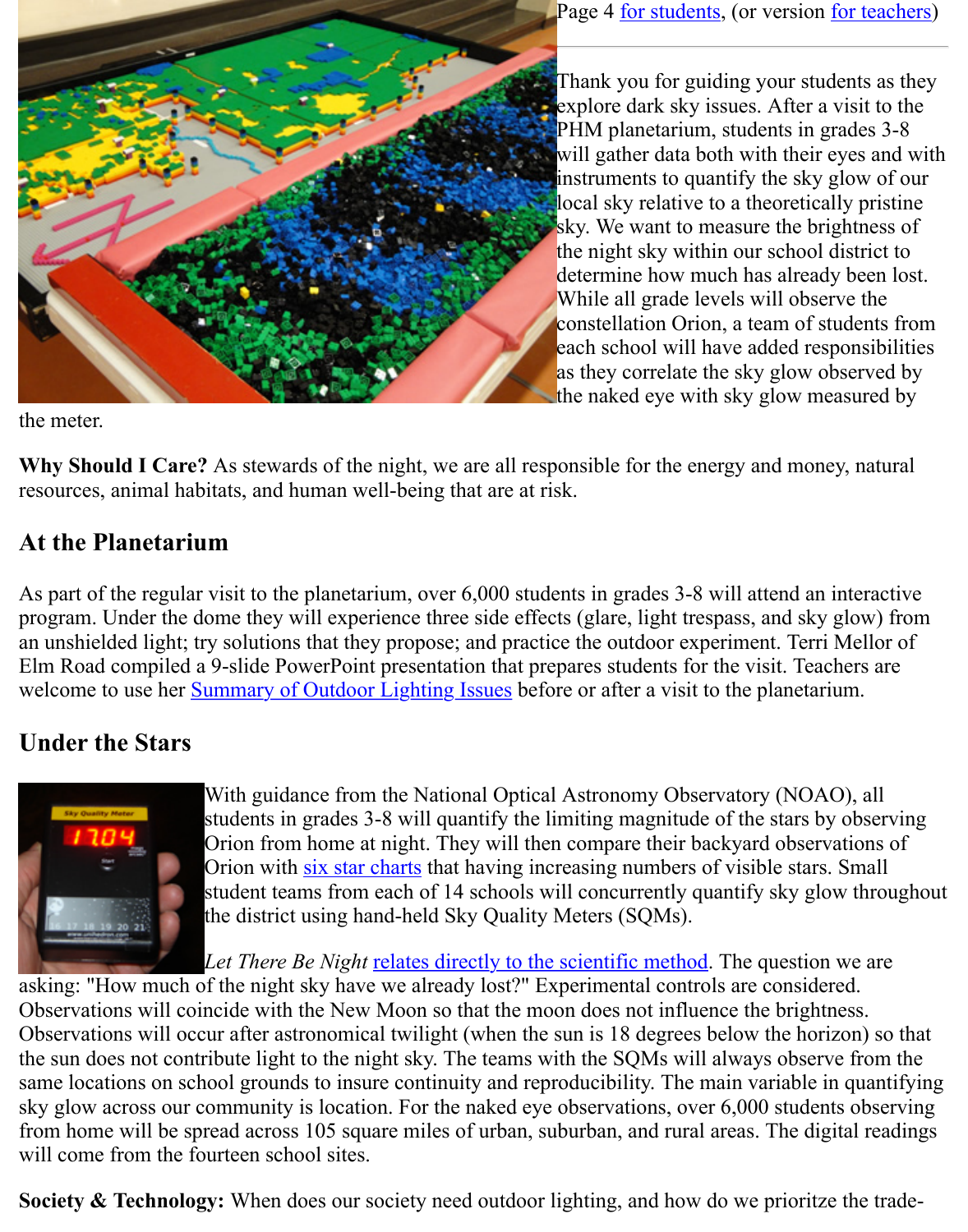teachers to pick age-appropriate chapters or activities for their respective classes. Teachers, please view these contents and intersperse age-appropriate resources in your classroom with your regular

In the last two weeks of March 2009, each student will observe the constellation Orion with the unit of the unit of the unit of the unit of the unit of the unit of the unit of the unit of the unit of the unit of the unit o eye. Each night the students will compare their view with six star charts and record the corres limiting magnitude on a Student Reco[rding Form.](http://www.lettherebenight.com/dvd.html)

In the classroom, each teacher will keep a running tally of the students' observations from the night before. At the end of March, the students will enter their average value on a map that shows their school's boudaries.



Each teacher will have a *Let There Be Night* DVD, which [will have chap](http://www.lettherebenight.com/Chart2-starmags.pdf)ters of dark sky content for their con[sideration. Better outcome](http://www.lettherebenight.com/PHM-recording.htm)s are likely if each teacher peruses the DVD and then modifies the material to suit his or her (and the class')

needs. Please note that Disc #2 has several folders of valuable content that can be opened from beyond the five presentations that appear on the menu of a DVD player. If you are unsure hoy those files, see the illustrated instructions for opening Disc 2. Most of those files are also available on the the DVD web page.

### **Teachers will guide the students in answering key questions:**

- Why did we do this experiment? What were we trying to measure?
- What do you believe an ideal night sky should look like?
- What happe[ns to the night sky if there is a lot of artific](http://www.lettherebenight.com/dvd-open.html)ial outdoor lighting?
- [In this exp](http://www.lettherebenight.com/dvd.html)eriment, what are the variables and controls?
- How do you explain the difference in the sky glow reported across different parts of the district?
- By how much is our modern sky brighter than a natural sky, which would have a limiting chart that approaches 7, or an SQM reading of about 21.6?
- What is at risk from light pollution?
- How do we prioritize the tradeoffs of outdoor lighting technology with the benefits?
- What are possible solutions to glare, light trespass, and sky glow?  $\bullet$
- Should we as a community change our impact on the night sky, and if so, what should w

**Hear the Podcast:** Let There Be Night is featured on the <u>"Gosh Dim It All!" podcast</u>, which by the New Media Working Group of the International Year of Astronomy 2009. You can also daily astronomy podcasts at  $365$  Days of Astronomy. Scroll down to (or find in the Archives) for Sunday, January 18, 2009.

A Student Leadership Team (below) representing the 14 schools will build a model of the results of the results of the results of the results of the results of the results of the results of the results of the results of the LEGO blocks and present their overall findings and suggest action, if any, to the PHM School May 11, 2009.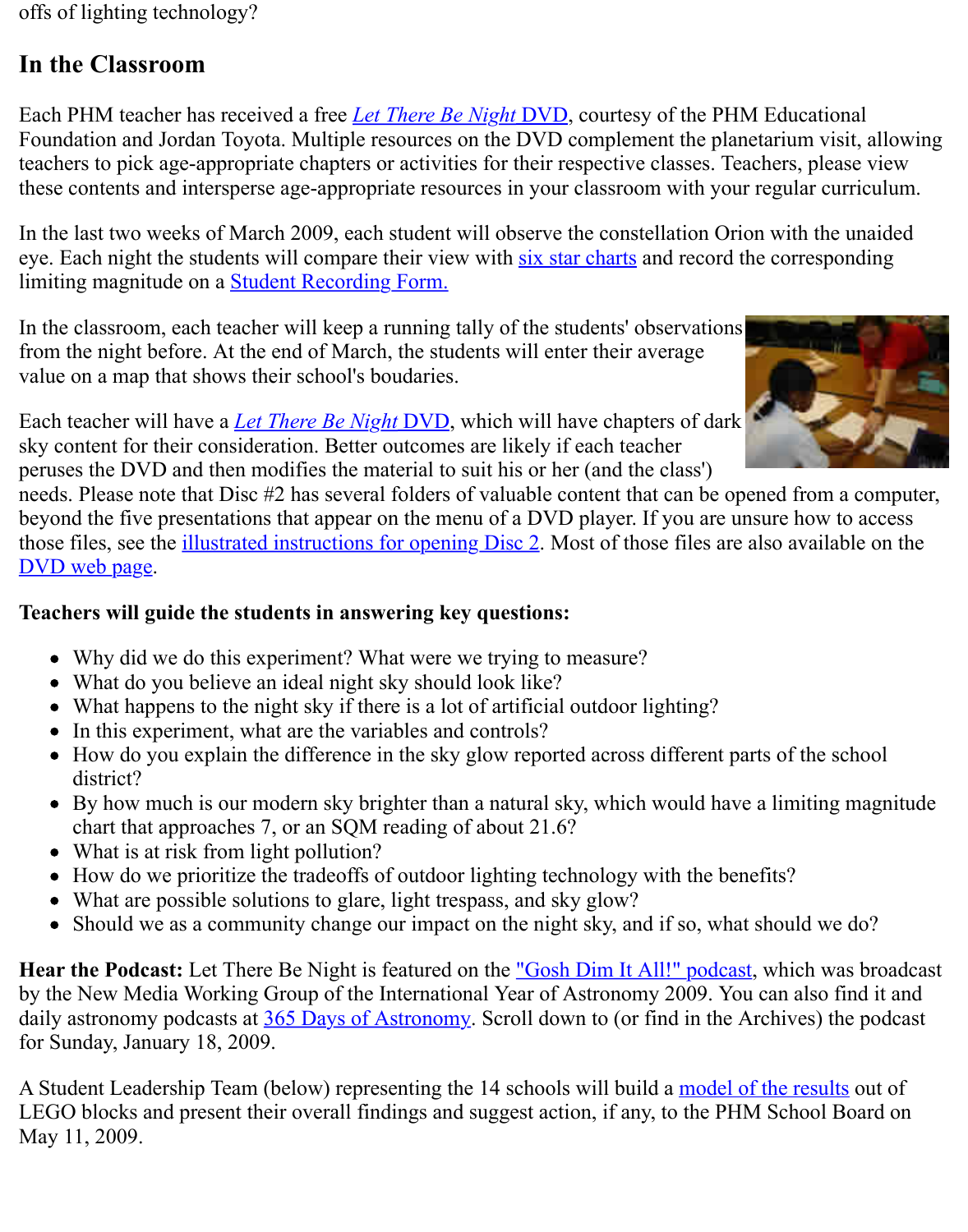**Recommended Reading:** *Sky Lore from Planet Earth: stories from around the world...Orion.* Indiana author/illustrator **Dayle Brown** shares the lore of Orion from multiple cultures in both hemispheres.

# **Links:**

- Four Key Documents for PHM Teachers
	- 1. Instructions for Teachers
	- [2. Six Magnitude Charts against which students will compare their ba](http://www.authorhouse.com/BookStore/ItemDetail~bookid~26318.aspx)ckyard view of
	- 3. Student Recording Form on which students will record each night the number of Magnitude Chart that matches their night sky.
	- 4. Note: During each school day, teachers will record the Magnitude Chart Number their students during their March 14-28 observations. The spreadsheet will be in [folder that the teacher can](http://www.lettherebenight.com/PHM-instructions.doc) access from his/her computer. Click for a draft copy of
- Magn[itudes lesson plan](http://www.lettherebenight.com/PHM-6charts.pdf)
- Six star charts with colored LEGO blocks in the corners.
- Globe at Night Orion star count resources support LTBN and 2009 International Year of [Astronomy](http://www.lettherebenight.com/PHM-spreadsheet.jpg)
- [I Touch Map](http://www.lettherebenight.com/PHM-magnitudes.doc) Eas[ily find latitude and longitude to four d](http://www.lettherebenight.com/lego-corners.jpg)ecimal points for your viewing site.
- Earth Hour encourages businesses, governments, and residents to turn off lights March [PM; \(see the Ea](http://www.globe.gov/GaN/)rth Hour web page for families and teachers)
- Teacher activity packet and family activity packet (see Globe at Night and NOAO documents only only  $\overline{C}$ [DVD Disc #2](http://itouchmap.com/latlong.html))
- Galileo's Vision [See the key](http://www.earthhour.org/) observations that convinc[ed Galileo that the old](http://www.earthhourus.org/action_parents.php) model no longer worked.
- List of  $\overline{DVD}$  contents. See the illustrated instructions for opening Disc 2 at  $\frac{dv}{dv}$ -open.html.
- Ideas for student-directed projects [General ideas fo](http://www.lettherebenight.com/galileo.html)r student action (from *Night Vision*)
- Ideas for local investigations  $\bullet$ Specifi[c ideas for stud](http://www.lettherebenight.com/dvd.html)ent action (e.g., for academic fairs) related to the Mi[chiana area](http://www.lettherebenight.com/dvd-open.html)
- [Activity: Turtle Hatch \(The Night](http://www.nightwise.org/ideas.htm) You Hatched)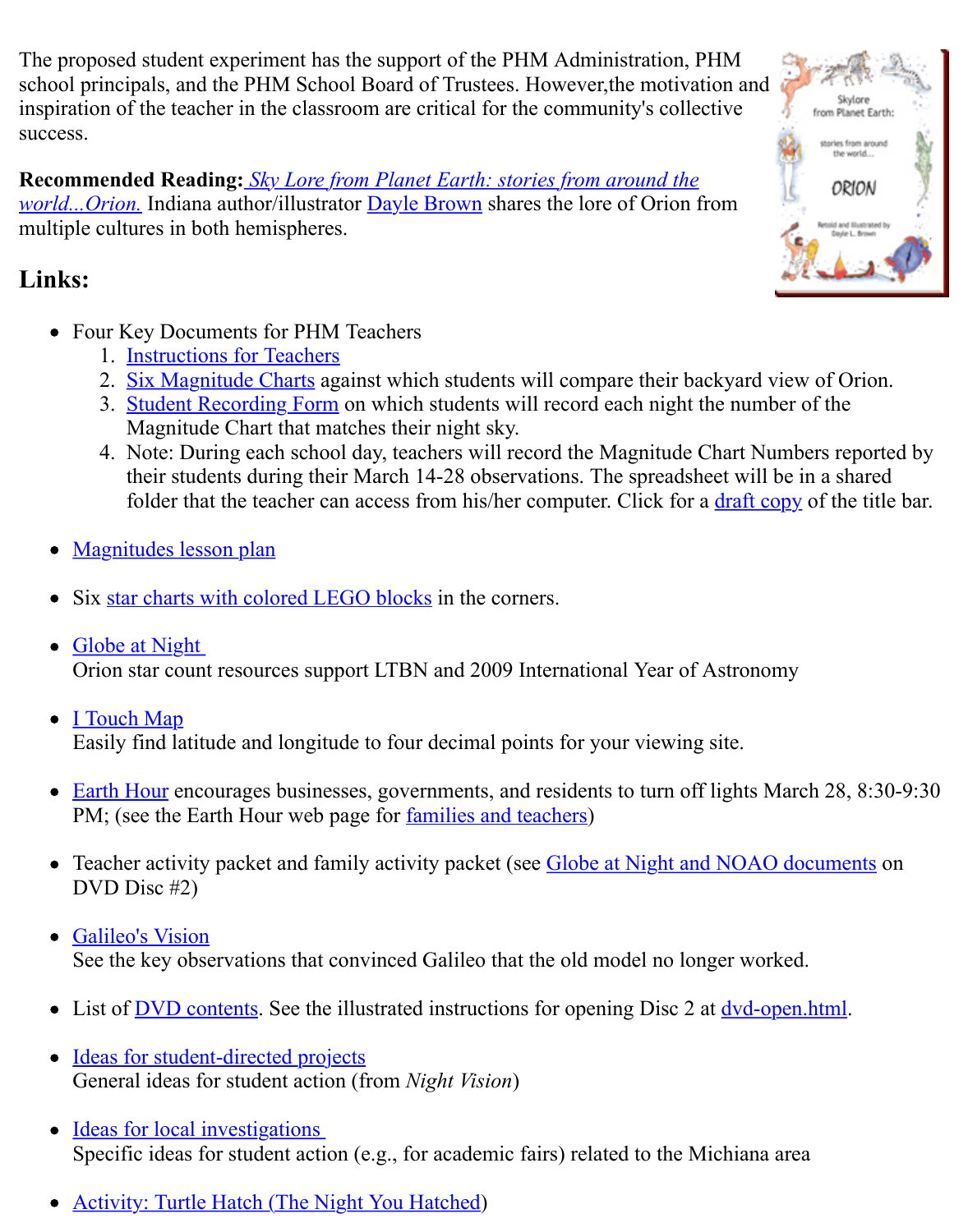#### **Activity: Heavens Above**

Students draw their impression of night sky highlights to show what's at risk of being lost [light pollution.](http://analyzer.depaul.edu/paperplate/globe.htm)

#### • **Activity: Maglite® Demo**

Students use toy cars, dolls, and a Maglite flashlight on a town mat to show how comm create glare, light trespass, and sky glow, all of which can be lessened with simple shields are area. [lights](http://www.lettherebenight.com/heavens.html) 

- Activity: The Good, the Bad, the Ugly Students critique light designs and describe which light fixtures contribute to light pollution and and  $\alpha$ [which are night friendly.](http://www.lettherebenight.com/maglite.html)
- **Activity: LEGO® Block Model**

Using data gathered across the school district, the Student Leadership Teams will make of LEGO® blocks to convey visually how much of the night sky has already been lost.

Tools for Teachers  $\bullet$ 

The International Dark-Sky Association (IDA) offers a collection of tools to assist teach [activities, lesson plans, learning](http://www.lettherebenight.com/blocks.html) resources, brochures, and project ideas.

- Globe at Night bserving forms, teacher activity packet, and family activity packet (see Globe at Night bserving forms, teacher activity packet and family activity packet and NOAO documents on DVD Disc #2)
- [PHM Planetarium](http://www.darksky.org/mc/page.do?sitePageId=59509) Clear Sky Clock Weather prediction for PHM area confirms good viewing times
- Astronomical Twilight Calendar shows when the sun has set far enough (astronomical twilight) so that sky is a
- PHM Planetarium & Air/Space Museum [Before or after your visit, explore o](http://cleardarksky.com/c/PnnHrMPINkey.html)nline some of the national treasures and exhibits on PHM Planetarium
- [Timeline of events sugg](http://www.sunrisesunset.com/usa/Indiana.asp)ests dates for Teacher In-Service, Quantifying Light Pollution, and School Board Meeting;
- [Standards with which](http://www.transitofvenus.org/phm/index.htm) *Let There Be Night* aligns:
	- o National
	- o Indiana
- [Orion star chart wi](http://www.lettherebenight.com/timeline.doc)th magnitudes detailed. The numbers are to one decimel point, with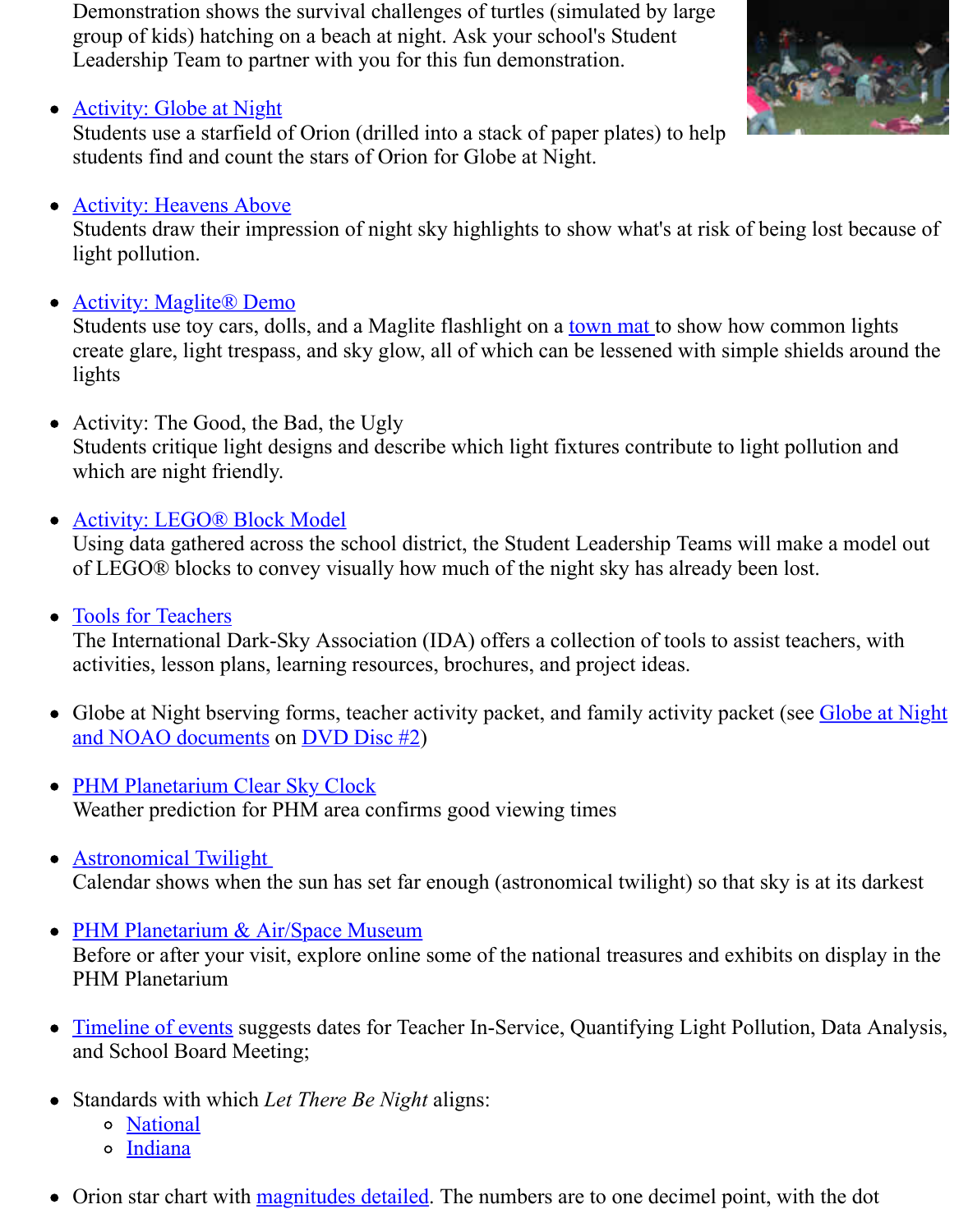Current happenings and photographs of astronomy stuff you can see, like aurorae, **THU** comets, noctilucent clouds, and sunspots



- [Local student](http://www.spaceweather.com/) projects:
	- *Sorry Starry Night* compares sky before and after retail development
	- o Students investigate lighting issues and share findings with classmates
	- o Dark Sky Team compares nightly SQM values at astronomical twilight (compared) [soon\)](http://www.wecanchange.com/)

**Tools for Teachers:** The International Dark-Sky Association (IDA) offers a collection of tool teachers, with activities, lesson plans, learning resources, brochures, and project ideas.

- Teacher ide[as and lesson plans:](http://www.nightwise.org/gsms.htm)
	- Jenny McCarthy of Bittersweet Elementary School made and duplicated Orion punching for the set of  $P$ an overhead projector, from which students designed their own constellation and student art;
	- o [Terri M](http://www.darksky.org/mc/page.do?sitePageId=59509)ellor of Elm Road Elementary School compiled a Summary of Outdoor L as a PowerPoint presentation for students preparing to visit the PHM Planetarium. slides address why we need lights, examples of light pollution, why we should ca of good lights, and solutions.
	- **YOUR GOOD IDEA HERE**
- magscale
- starhi[stogram](http://www.nightwise.org/kidart.htm)

**Globe at Night:** Students will view sky charts at and send their results to www.globe.gov/Ga

#### *Let There Be Night* **Student Leadership Team**

*Let There Be Night* (LTBN) is gathering one team of 5 students from each PHM school. Teach made recommendations to the school principal, who have named the final candidates. One tea each building will oversee the team operation.

The team will meet:

- at the PHM Planetarium several times before Globe at Night for LTBN training; dates T
- at a designated location on school grounds *every night* March 14-28, 2009 to measure l with SQM Meters (should take only a few minutes)
- at the PHM Planetarium after March 28, 2009,
- at the May 11, 2009, PHM School Board Meeting

Participants should: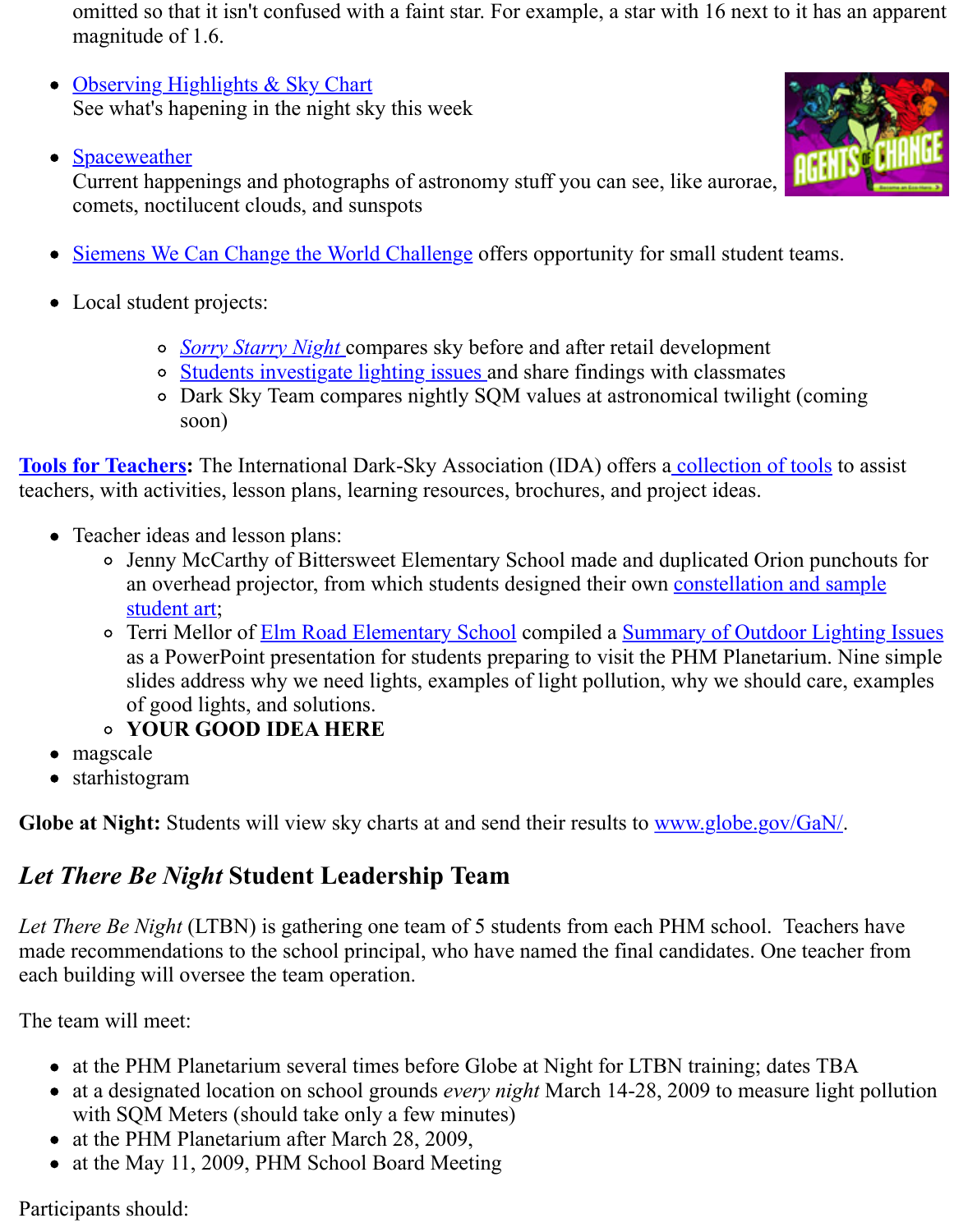the team will take SQM readings from the same spot every night on school grounds, cloudy or should only take a couple of minutes. Not all team members need to be together these two we amongst themselves the team must have coverage for every night. They will also observe the Orion and estimate light pollution by comparing the number of stars they see from school with several set Orion star charts of varying brightness. Observations must be after astronomical twilight, wh approximately 9:30 p.m. in late March.

The teams will meet initially at the PHM Planetarium for a thorough introduction to outdoor l and Let There Be Night. They will help manage the data within their respective schools during Night's Orion star count. The team will correlate the sky glow observed with the naked eye by classmates with sky glow measured by the meter. They will meet again to build a model that results of the community-wide investigation. And they will present the results and any recom[the PHM School Board on May 11, 200](http://www.sunrisesunset.com/usa/Indiana.asp)9.

**Experiment's Question:** How much of the night sky have we already lost?

# **Teacher In-Service Schedule**

The *Let There Be Night* project team of Art Klinger and Chuck Bueter met with the staff of each two in-service opportuinites in 2008. The <u>first meeting</u> (below left) introduced outdoor lighting the *Let There Be Night* program. The second meeting (below right) addressed the nuts and bo program and how teachers can interweave it into their classrooms. Click the date for images of round of staff meetings.

| School             | <b>Date</b>      | <b>Time</b>     |
|--------------------|------------------|-----------------|
| Discovery          | 10<br><u>Sep</u> | 8:25am          |
| Mary Frank         | <u>22 </u>       | $Sep$   2:30pm  |
| Prairie Vista      |                  | $23$ Sep 2:30pm |
| Grissom            | $24$ Sep 8:25am  |                 |
| <b>Walt Disney</b> |                  | 24 Sep 2:30pm   |
| Elsie Rogers       | $25$ Sep 8:00am  |                 |
| Madison            |                  | $25$ Sep 2:30pm |
|                    |                  |                 |

| School           | <b>Date</b> | <b>Time</b>        |
|------------------|-------------|--------------------|
| Bittersweet      | 04<br>Nov   | 2:30pm             |
| Grissom          | 05<br>Nov   | 8:25am             |
| Meadow's<br>Edge | 05<br>Nov   | 2:30 <sub>pm</sub> |
| Schmucker        | 06<br>Nov   | 8:25am             |
| Northpoint       | 06<br>Nov   | 2:30 <sub>pm</sub> |
| Elm              | 10<br>Nov   | 2:30 <sub>pm</sub> |
| Discovery        | 11<br>Nov   | 8:25am             |
|                  |             |                    |